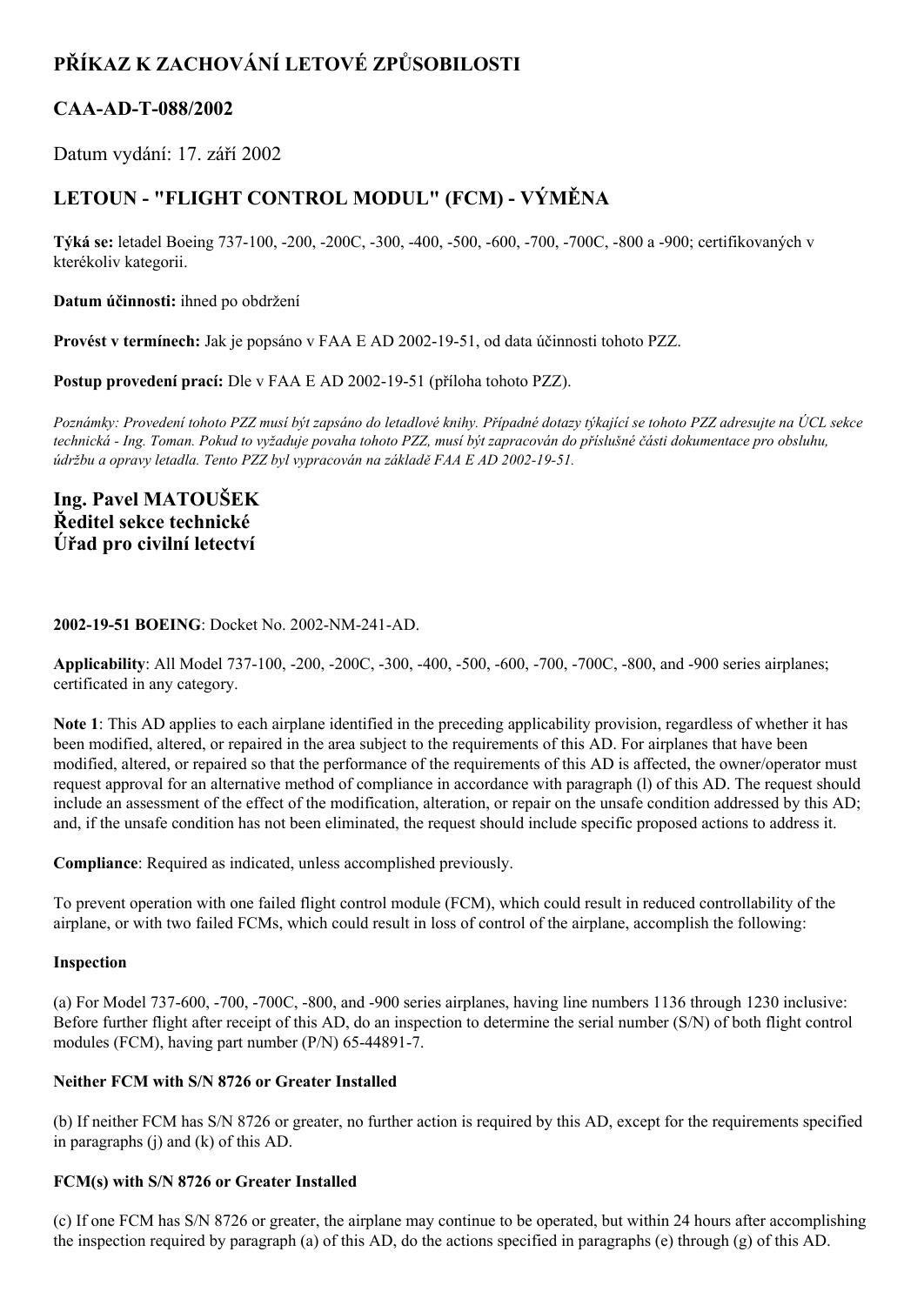(d) If both FCMs have S/N 8726 or greater, do the actions specified in either paragraph (d)(1) or (d)(2) of this AD.

(1) Before further flight, replace one of the FCMs with a serviceable FCM, having P/N 65-44891-7 with a S/N less than 8726. Thereafter, the airplane may continue to be operated, but within 24 hours after accomplishing the inspection required by paragraph (a) of this AD, do the action specified in paragraphs (e) through (g) of this AD.

(2) Before further flight, replace both FCMs with serviceable FCMs having P/N 65-44891-7 with a S/N less than 8726. Thereafter, no further action is required by this AD, except for the requirements specified in paragraphs (j) and (k) of this AD.

(e) If required by paragraph  $(c)$ ,  $(d)(1)$ , or  $(m)$  of this AD: Revise the Normal Procedures Section of the FAA-approved Airplane Flight Manual (AFM) to include the following (this may be accomplished by inserting this AD into the AFM):

#### **"PreFlight Flight Control Module (FCM) Checks:**

These checks can be performed any time after the Electric Hydraulic Pump A and B Switches are positioned ON and prior to Engine Start. Ensure ground personnel are clear of all control surfaces. If Minimum Equipment List (MEL) dispatch with one or both autopilot channels inoperative is planned, it is acceptable not to perform the check on the inoperative channel(s).

#### Flight Control Switch Check

1. Ensure FLT CONTROL A & B switches are ON

2. FLT CONTROL A Switch . . . . OFF Verify Flight Controls LOW PRESSURE Light illuminates within 2 seconds.

3. FLT CONTROL A Switch . . . . .ON Verify Flight Control LOW PRESSURE Light extinguishes.

4. FLT CONTROL B Switch . . . . OFF Verify Flight Controls LOW PRESSURE Light illuminates within 2 seconds.

5.FLT CONTROL B Switch . . . . .ON Verify Flight Controls LOW PRESSURE Light extinguishes.

**NOTE**: Failure of the Flight Control LOW PRESSURE Light to illuminate within 2 seconds may indicate a failure of the related flight control module.

Autopilot Check 1. Ensure IRUs are in the NAV mode

2. A/P ENGAGE Switch . . . . . CMD A Wait 10 seconds, and verify light remains ON

3. Disengage A autopilot

4. A/P ENGAGE Switch . . . . . CMD B Wait 10 seconds, and verify light remains ON

5. Disengage B autopilot

6. To fail this test, one autopilot will fail to engage and the other will fail to stay engaged.

**NOTE**: Failure of the autopilots to engage as described in Step 6. may indicate a failure of a flight control module.

**WARNING**: If either Pre-Flight FCM Checks fails, do not takeoff until the failed module has been replaced."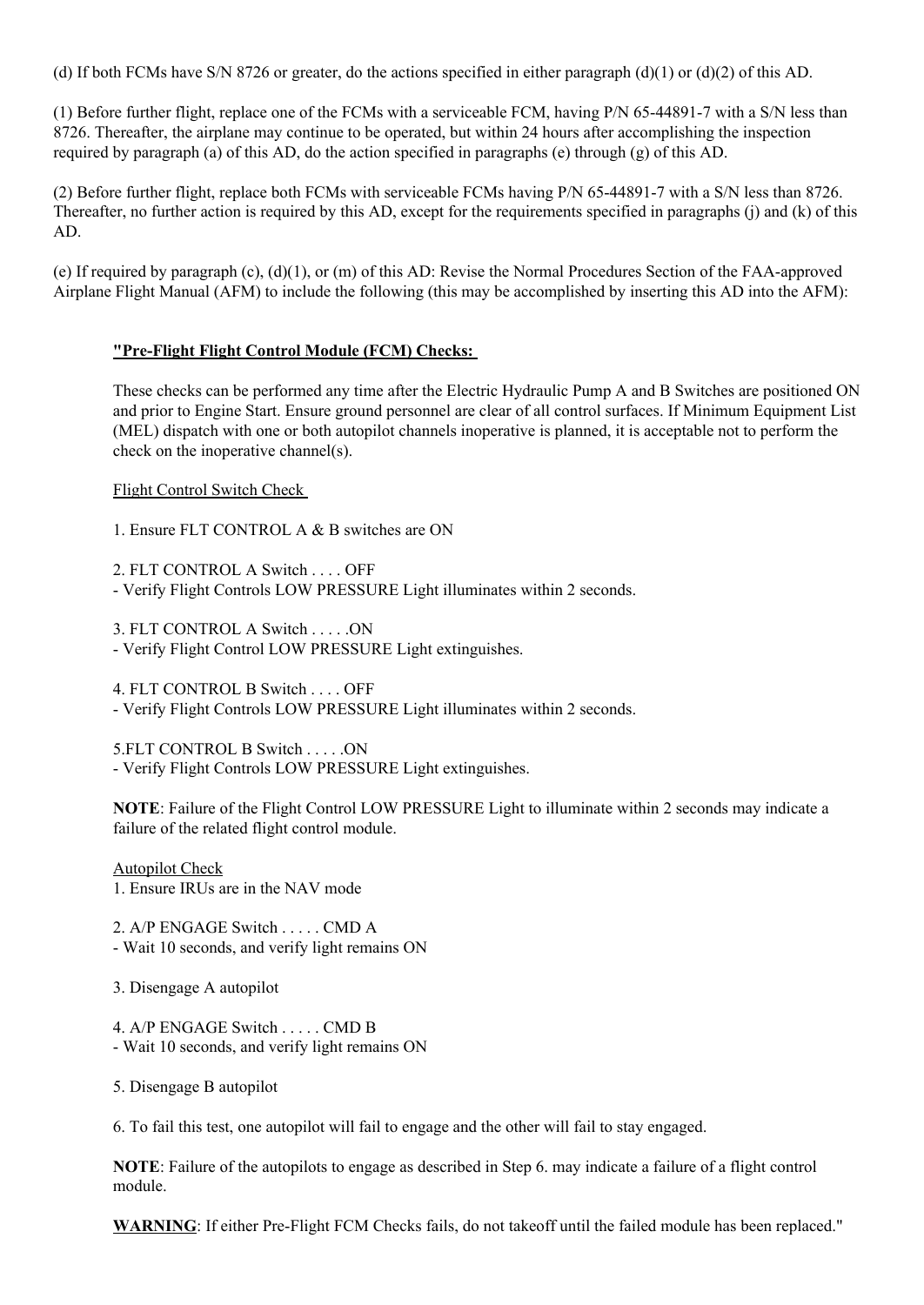(f) If required by paragraph (c),  $(d)(1)$ , or (m) of this AD: Revise the Limitations Section of the FAA-approved AFM to include the following statement (this may be accomplished by inserting this AD into the AFM):

"If a flight control module (FCM), having P/N 65-44891-7 with S/N 8726 or greater is installed, the "Pre-Flight Flight" Control Module (FCM) Checks" specified in the Normal Procedures of this AFM must be accomplished before each flight. If either Pre-Flight FCM Checks fails, do not takeoff until the failed module has been replaced. "

(g) If required by paragraph (c),  $(d)(1)$ , or (m) of this AD: Revise the Non-Normal Procedures Section of the FAAapproved AFM to include the following (this may be accomplished by inserting this AD into the AFM):

"Flight Control Module (FCM) Failure:

**Note**: If the module fails in flight, neither A nor B autopilot will engage. Other indications include possible increased in flight control forces (similar to manual reversion) and possible yaw damper disengagement.

Failure of a second module in flight could result in serious degradation of airplane controllability, including high control forces.

If a failure is suspected in flight:

- Plan to land at the nearest suitable airport Crosswind capability may be reduced
- Do not turn off any flight control switches
- Plan a flaps 15 landing
- Use VREF  $15 + 5$  or VREF ICE + 5"

**Note 2**: The Limitations, Non-Normal Procedures, and Normal Procedures specified by paragraphs (e) through (g) of this AD are required to be implemented only for airplanes on which suspect FCMs have been installed. However, individual pilots may operate other airplanes on which those suspect FCMs have not been installed, and that are not subject to those limitations and procedures. Therefore, to avoid any confusion or misunderstanding, it is important that airlines have communication mechanisms in place to ensure that pilots are aware, for each flight, whether the Limitations, Non-Normal Procedures, and Normal Procedures apply.

#### **Failures Detected During "Flight Control Check"**

(h) If any failure is detected during any "PreFlight Flight Control Module (FCM) Checks" specified in paragraph (e) of this AD, before further flight, replace the affected FCM with a serviceable FCM, having P/N 65-44891-7 with a S/N less than 8726.

#### **Reporting Requirement**

(i) Submit a report of inspection findings to the Boeing Renton Airline Support Manager, Craig Blankenstein, 2925 South 112th Street, Seattle, Washington 98168; fax (206) 544-9698; at the applicable time specified in paragraph (i)(1) or (i)(2) of this AD. (The report must include the airplane line number and FCM P/N and S/N.) Information collection requirements contained in this AD have been approved by the Office of Management and Budget (OMB) under the provisions of the Paperwork Reduction Act of 1980 (44 U.S.C. 3501 et seq.) and have been assigned OMB Control Number 2120-0056.

(1) For airplanes on which the inspection required by paragraph (a) of this AD is accomplished after receipt of this AD: Submit the report within 10 days after performing the inspection required by paragraph (a) of this AD.

(2) For airplanes on which the inspection required by paragraph (a) of this AD has been accomplished before receipt of this AD: Submit the report within 10 days after receipt of this AD.

#### **Part Installation**

(i) For all airplanes: After receipt of this AD, no person shall install an FCM having P/N 65-44891-7 with a S/N 8726 or greater, on any airplane.

(k) After receipt of this AD, no person shall install a compensator,  $P/N$  10-605603-3, on any FCM having  $P/N$  65-44891-7.

## **Alternative Methods of Compliance**